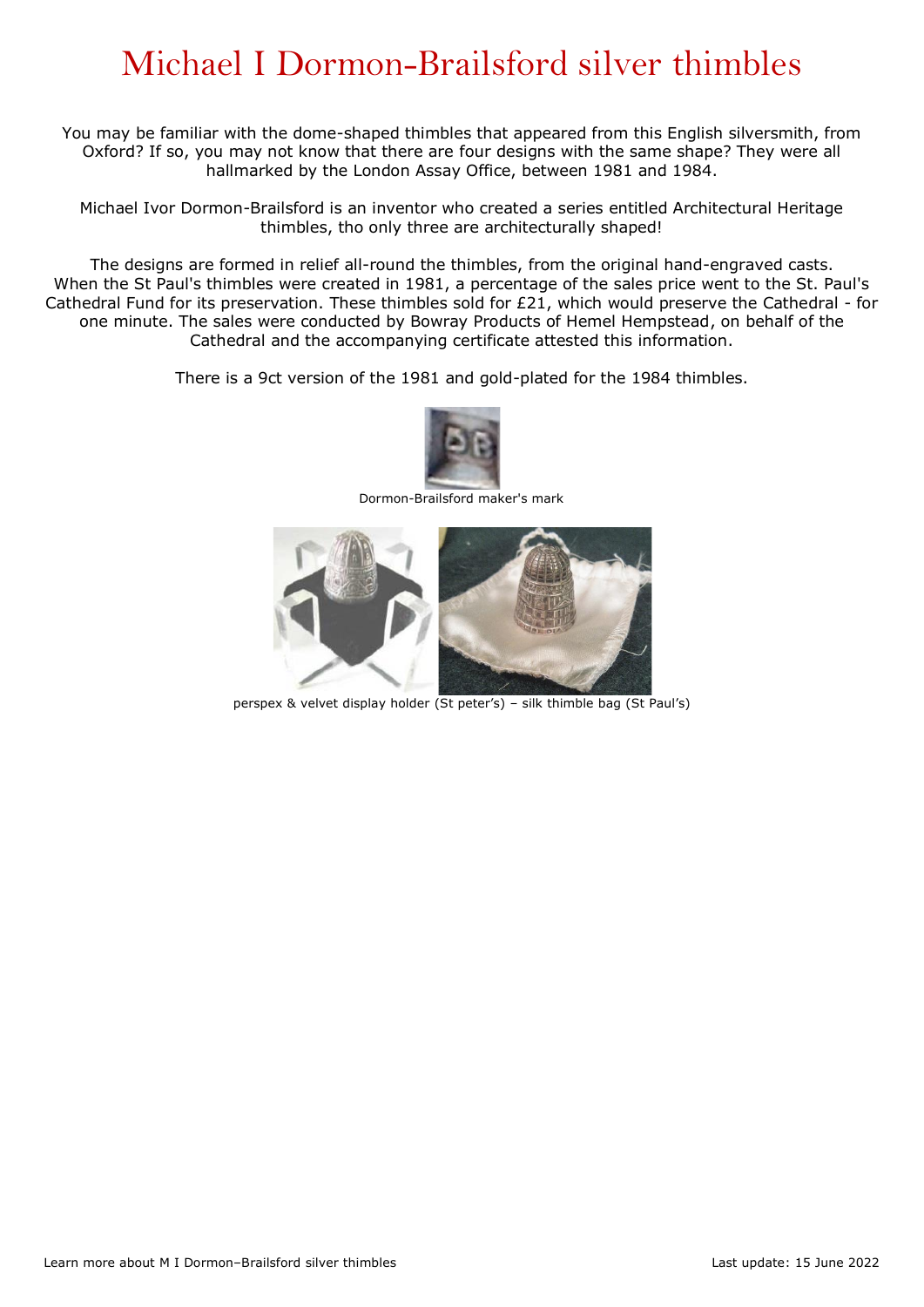



**St Paul's Cathedral Dome London**  sterling silver London 1981 Charles – July 1981 – Diana there is a cross at the apex point



**St Paul's Cathedral Dome London**  9ct gold Charles – July 1981 – Diana



**St Paul's Cathedral Dome London**  the 1981 thimble advertisement



**St Peter's Cathedral Dome Rome**  Britannia silver [958/1000] London 1982 St Peter's Rome Pope John Paul II British visit 1982 there is a cross at the apex point



**St Peter's Cathedral Dome Rome**  Britannia silver [958/1000] London 1982 Britannos visitavit AD MCMLXXII Iohannes Pavlvs Pontifex note the text is in Latin!! there is a cross at the apex point